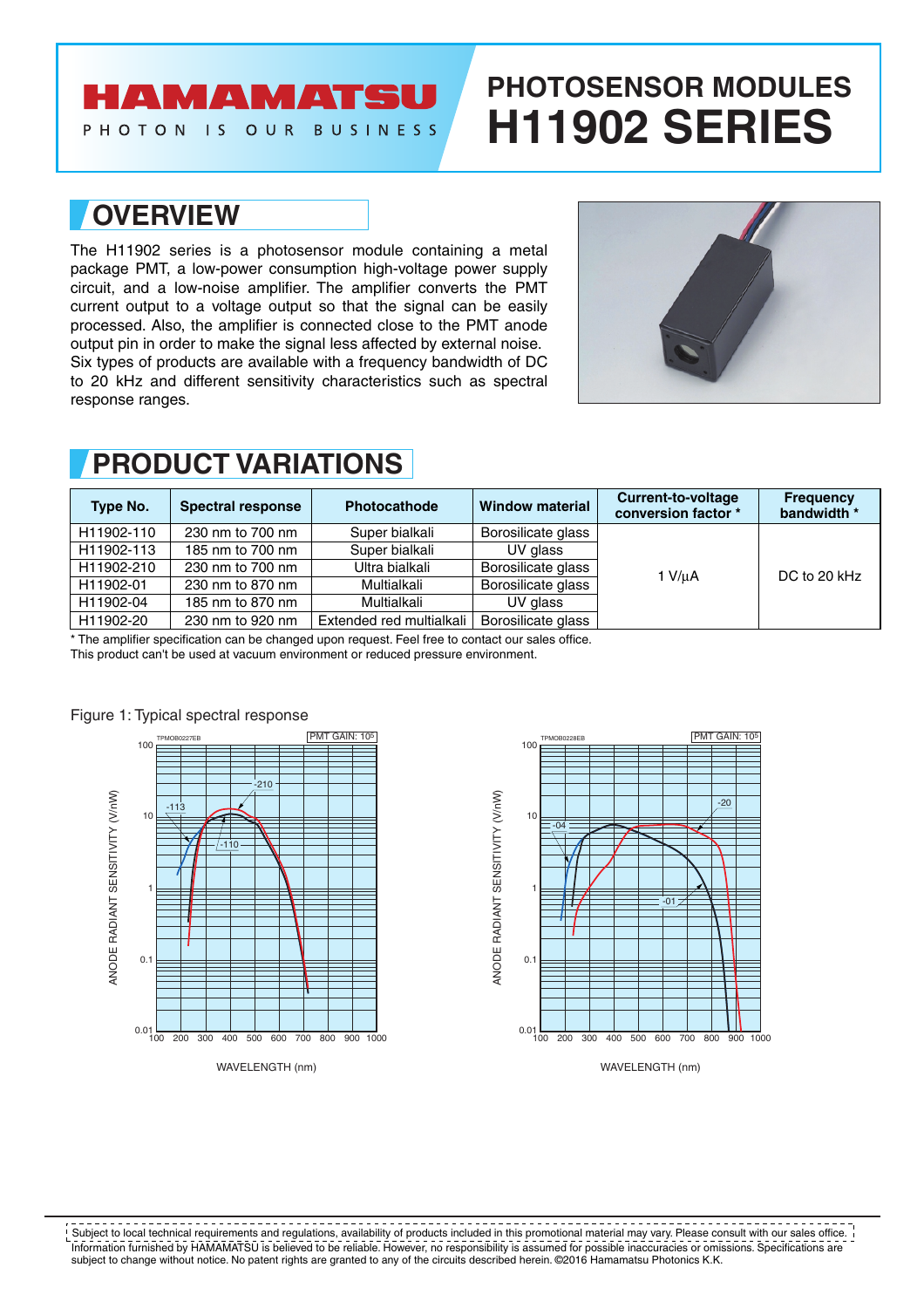# **PHOTOSENSOR MODULES H11902 SERIES**

#### Figure 2: Schematic diagram



### **SPECIFICATIONS**

|                                  |                                              |                    |                          |                                       |                                               | <i>(αι</i> ⊤∠∪ ∪)                       |                          |
|----------------------------------|----------------------------------------------|--------------------|--------------------------|---------------------------------------|-----------------------------------------------|-----------------------------------------|--------------------------|
|                                  | <b>Parameter</b>                             |                    | $-110, -113$             | $-210$                                | $-01, -04$                                    | $-20$                                   | <b>Unit</b>              |
| Input voltage                    |                                              |                    | $±11.5$ to $±15.5$       |                                       |                                               |                                         |                          |
| Max. input voltage               |                                              |                    | ±18                      |                                       |                                               |                                         |                          |
| Max. input current *1            |                                              |                    | $+13/ -1$                |                                       |                                               |                                         |                          |
|                                  | Max. output signal voltage *2                |                    |                          | +10 (Load resistance 10 k $\Omega$ )  |                                               |                                         | $\vee$                   |
|                                  | Max. control voltage                         |                    |                          | +1.1 (Input impedance 30 k $\Omega$ ) |                                               |                                         | $\vee$                   |
|                                  | Recommended control voltage adjustment range |                    |                          |                                       | +0.5 to +1.1 (Input impedance 30 k $\Omega$ ) |                                         | $\vee$                   |
|                                  | Effective area                               |                    |                          | mm                                    |                                               |                                         |                          |
| Peak sensitivity wavelength      |                                              |                    | 400                      | 400                                   | 400                                           | 630                                     | nm                       |
|                                  | Luminous sensitivity                         | Min.               | 80                       | 100                                   | 100                                           | 350                                     |                          |
|                                  |                                              | Typ.               | 105                      | 135                                   | 200                                           | 500                                     | μA/lm                    |
| Cathode                          | Blue sensitivity index (CS 5-58)             | Typ.               | 13.5                     | 15.5                                  |                                               |                                         |                          |
|                                  | Red / White ratio                            | Typ.               | $\overline{\phantom{0}}$ |                                       | 0.2                                           | 0.45                                    |                          |
|                                  | Radiant sensitivity *3                       | Typ.               | 110                      | 130                                   | 77                                            | 78                                      | mA/W                     |
|                                  | Luminous sensitivity *4                      | Min.               | $8.0 \times 10^{7}$      | $1.0 \times 10^8$                     | $1.0 \times 10^{8}$                           | $3.5 \times 10^8$                       |                          |
|                                  |                                              | Typ.               | $2.1 \times 10^{8}$      | $2.7 \times 10^{8}$                   | $4.0 \times 10^8$                             | $1.0 \times 10^{9}$<br>150<br>10<br>100 | V/m                      |
| Anode                            | Radiant sensitivity *3 *4                    | Typ.               | 220                      | 260                                   | 150                                           |                                         | V/nW                     |
|                                  | Voltage output depending                     | Typ.               |                          |                                       |                                               |                                         | mV                       |
|                                  | on PMT dark current *4 *5                    | Max.               | 10                       | 10                                    | 10                                            |                                         |                          |
|                                  | Frequency bandwidth (-3 dB)                  |                    |                          | DC to 20 kHz                          |                                               |                                         | $\overline{\phantom{0}}$ |
|                                  | Current-to-voltage conversion factor         |                    |                          |                                       |                                               |                                         | $V/\mu A$                |
|                                  | Output offset voltage                        | Typ.               |                          | ±1                                    |                                               | mV                                      |                          |
|                                  | Ripple noise *4 *6 (peak to peak)            | Max.               |                          |                                       |                                               |                                         | mV                       |
|                                  | Settling time *7                             | 1.0<br>Max.<br>0.2 |                          |                                       | s                                             |                                         |                          |
| Operating ambient temperature *8 |                                              | $+5$ to $+50$      |                          |                                       |                                               |                                         |                          |
| Storage temperature *8           |                                              |                    | $-20$ to $+50$           |                                       |                                               |                                         |                          |
| Weight<br>Typ.                   |                                              |                    | 90                       |                                       |                                               |                                         |                          |

 $(A+1)$  $(25)$ 

TPMOC0269EA

\*1: At ±15 V input voltage, +1.0 V control voltage, and output current equal to dark current

\*2: At ±15 V input voltage

\*3: Measured at the peak sensitivity wavelength

 $*4$ : Control voltage = +1.0 V

\*5: After 30 minutes storage in darkness. The actual output value in darkness is the sum of dark current and offset voltage.

\*6: Cable RG-174/U, Cable length 450 mm, Load resistance = 1 MΩ, Load capacitance = 22 pF

\*7: The time required for the output to reach a stable level following a change in the control voltage from +1.0 V to +0.5 V.

\*8: No condensation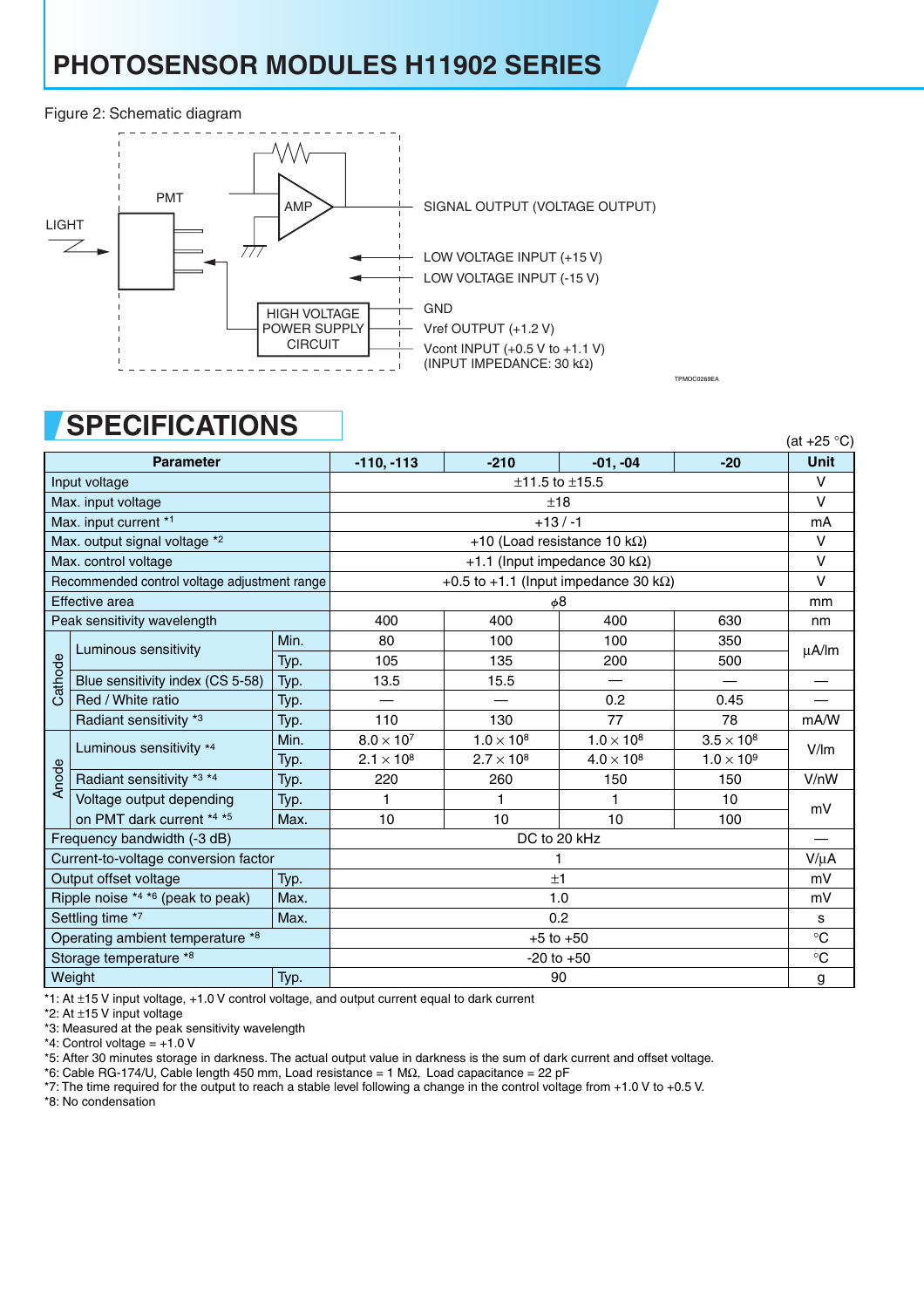

TPMOC0246EA

#### Figure 3: Sensitivity adjustment method



Figure 4: Typical gain







2 (µs/div.)

Figure 5: Typical frequency response







20 (µs/div.)